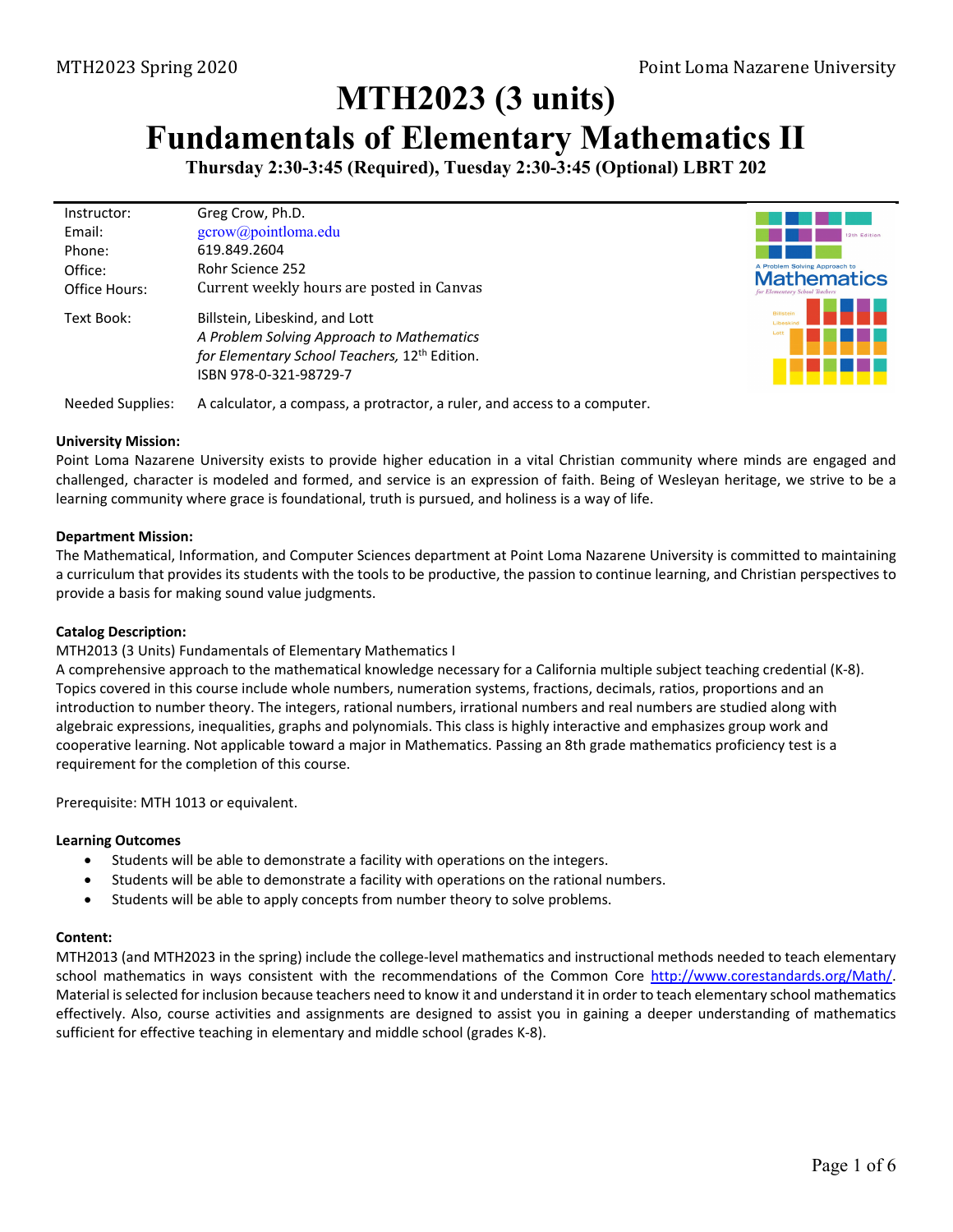## **Course Design:**

- The course is designed to help you acquire knowledge and develop understanding of the conceptual and procedural foundations for teaching elementary school mathematics
- The course is designed to help you develop the ability to teach mathematics developmentally (i.e., basing procedural knowledge on clear connections with prior conceptual knowledge)
- The course is designed to help you acquire knowledge and develop ability to create a problem solving environment in the classroom, to set and achieve teaching goals, to stimulate and manage classroom discourse, to use technology effectively, and to make ongoing instructional decisions
- The course is designed to help you acquire confidence sufficient to teach elementary mathematics positively and enthusiastically

#### **Philosophy and Approach:**

Research in learning theory shows that students who learn mathematics effectively must be actively involved in the process, not just passive listeners/observers. In particular, in order to really learn and understand mathematical ideas and processes you must become deeply involved in activities such as exploring, discussing, analyzing, explaining, conjecturing, defending, negotiating, testing, and evaluating. To do this you need good problems to solve, interaction with others on solutions, and opportunities to write your conclusions.

The mathematical experience of the students in MTH2013 and MTH2023 varies widely. This means that different students will need to spend different amounts of time to learn the material. To help assist in this process, the class is designed as a blended class. You will be doing pre-tests, reading and some homework problems (you get two attempts at each problem) online this will allow you spend the amount of time that you need to learn the basics before we engage in activities in class.

#### **Homework:**

You will have two types of homework:

**Online Homework** ‐ this will be due at 11:59 pm on the Wednesday before our class face to face meeting. Your online homework will be graded by the computer. You will have two attempts to work each problem. **You must have access to the online homework in Canvas for this material.**

**Written Homework** ‐ this will be due at the start of class the next Thursday. Late homework will not be accepted except by prior arrangement or with a documented emergency. Up to a maximum of one homework assignment will be accepted up to 3 days late provided that consent is received from the professor before it is due. Homework assignments that are submitted late without prior consent will be recorded with a score of zero. In your written homework I expect to see calculations using the terminology and methods of the class and not just the answer. A random selection (the same for all people) of the problems will be graded on any homework assignment. If more than half of the homework assignments are submitted on time, then the lowest homework score will be dropped from the calculations of the homework grade.

Collected assignments must be prepared in a style suitable for grading. The following guidelines are used to determine credit:

- the organization must be easy to follow
- the work must be legible
- complete solutions must be written for problems (not just answers);
- answers must be clearly marked
- use complete sentences to answer questions

**Review Exercises for Exams (Quizzes)** – these will be due at 11:59am on the exam day. In order to earn the maximum credit for each chapter, a minimum score equivalent to five correct questions must be earned. Earning a score above five correct questions will not raise the credit for that chapter. The percent correct out of five will be averaged for all of the chapters for that exam and then multiplied by half of the Exam Review Exercise points for the semester.

#### **Mid‐Semester Examination and the Final Examination:**

There will be one Mid‐Semester Examination and a comprehensive Final Examination. The Mid‐Semester Examination and the Final Examination will include problems and questions over material assigned in the text, readings and handouts, as well as material presented in class. The examination schedule is included in the daily schedule. The instructor will not accept excuses such as poor communication with parents, benefactors, surf team sponsors and/or travel agents. No examination shall be missed without prior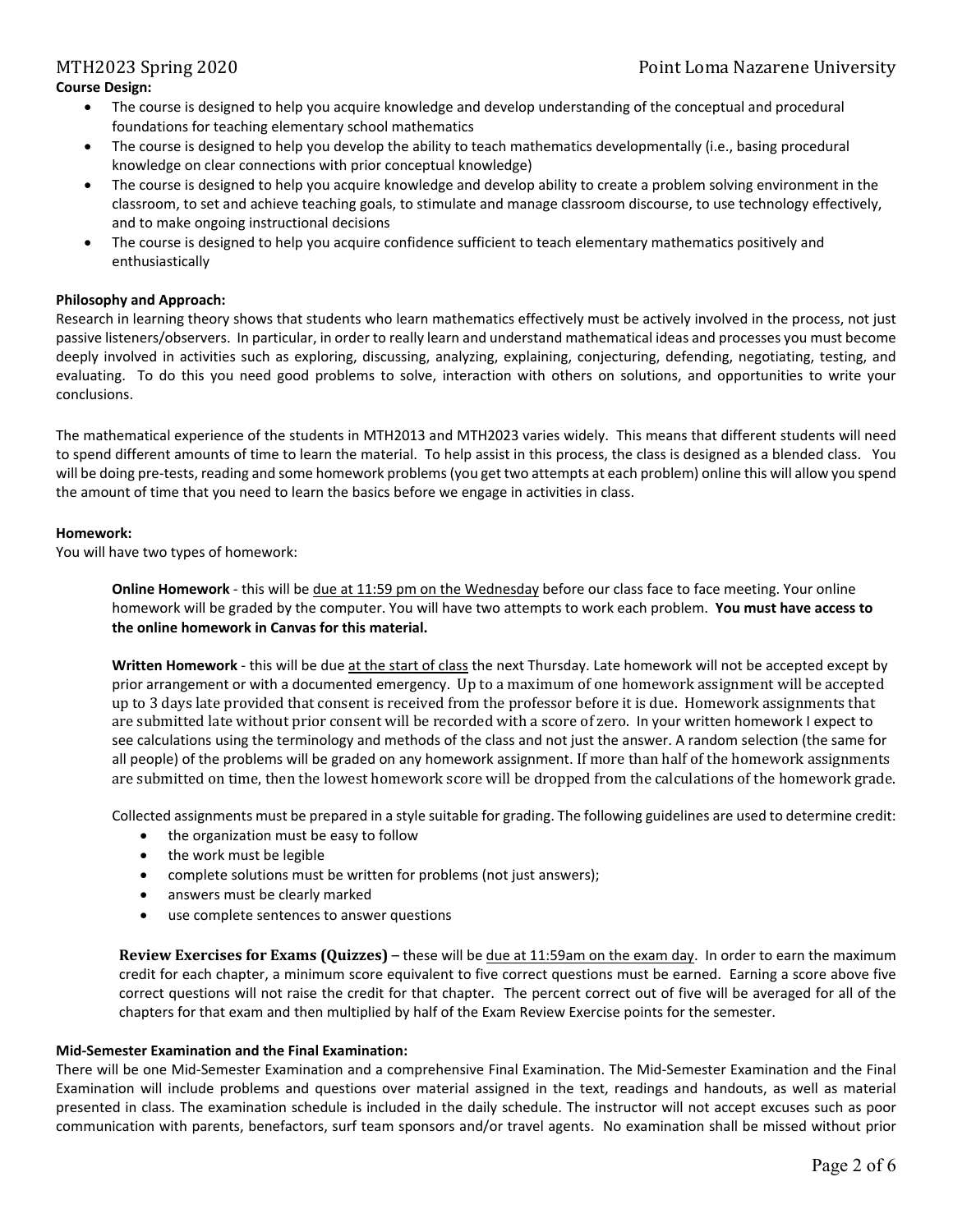# MTH2023 Spring 2020 **Point Loma Nazarene University**

consent or a well-documented emergency beyond your control. In such cases, all make-up exams will occur at 8:30 am on the Saturday between classes and Final Exam week. A score of zero will be assigned for an examination that is missed without prior consent or a well-documented emergency beyond your control.

#### **Grade Components:**

| <b>Grade Component</b>            | Percent |
|-----------------------------------|---------|
| Mid-Semester Examination          | 25      |
| <b>Final Examination</b>          | 35      |
| <b>Review Exercises for Exams</b> | 5       |
| Online Homework                   | 15      |
| Written Homework                  | 20      |
| Total                             | 100     |

#### **Grading Scale:**

Grades are based on the number of points accumulated throughout the course with the following exception. A student must pass at least one of the Mid-Semester Examination or the Final Examination in order to pass the class. That is, a score of 60% must be achieved on one of the Examinations, or else the final grade will be an F regardless of all other point totals. Approximate minimal percentages required to obtain a given grade are:

| Grading Scale in percentages   A |                                                                                             | В |                                                                                |  |
|----------------------------------|---------------------------------------------------------------------------------------------|---|--------------------------------------------------------------------------------|--|
|                                  |                                                                                             |   | $\ $ (87.5, 90.0) $\ $ (77.5, 80.0) $\ $ (67.5, 70.0)                          |  |
|                                  |                                                                                             |   | $\mid$ [92.5, 100] $\mid$ [82.5, 87.5] $\mid$ [72.5, 77.5] $\mid$ [62.5, 67.5] |  |
|                                  | $-$ [90.0, 92.5) $\parallel$ [80.0, 82.5) $\parallel$ [70.0, 72.5) $\parallel$ [60.0, 62.5) |   |                                                                                |  |

#### **Attendance:**

Attendance is expected at each class session. In the event of an absence you are responsible for the material covered in class and the assignments given that day.

Regular and punctual attendance at all classes is considered essential to optimum academic achievement. If the student is absent from more than 10 percent of class meetings, the faculty member can file a written report which may result in de-enrollment. If the absences exceed 20 percent, the student may be de‐enrolled without notice until the university drop date or, after that date, receive the appropriate grade for their work and participation. See Attendance Policy in the in the Undergraduate Academic Catalog.

Because this course is a hybrid course, here is how attendance will be calculated:

**Face‐to‐face** portion of the class: You must be present on time for the full class for you to be considered present in the face‐ to‐face meeting.

**Online** portion of the class: You are expected to work on material online every week. In order to earn credit for being "present" in the online portion of the class each week you must complete at least one online homework assignment or exam review assignment (for test weeks) before the due date/time for that week.

If you miss 10% of the classes, you will receive a warning. If you miss 20% of the classes, you will be automatically de‐enrolled.

#### **Class Enrollment:**

It is the student's responsibility to maintain his/her class schedule. Should the need arise to drop this course (personal emergencies, poor performance, etc.), the student has the responsibility to follow through (provided the drop date meets the stated calendar deadline established by the university), not the instructor. Simply ceasing to attend this course or failing to follow through to arrange for a change of registration (drop/add) may easily result in a grade of F on the official transcript.

#### **Academic Accommodations:**

While all students are expected to meet the minimum standards for completion of this course as established by the instructor, students with disabilities may require academic adjustments, modifications or auxiliary aids/services. At Point Loma Nazarene University (PLNU), these students are requested to register with the Disability Resource Center (DRC), located in the Bond Academic Center. (DRC@pointloma.edu or 619-849-2486). The DRC's policies and procedures for assisting such students in the development of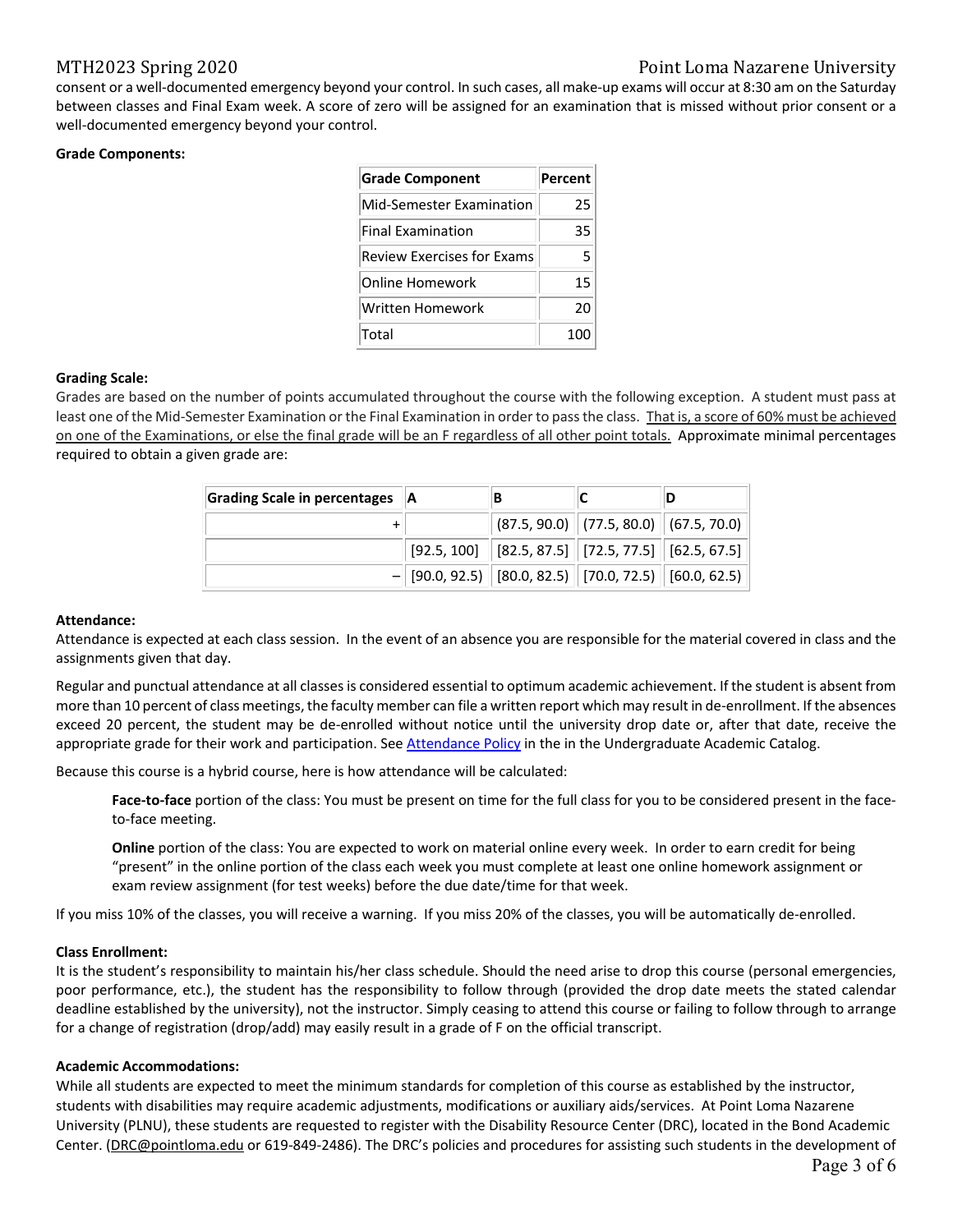## MTH2023 Spring 2020 **Point Loma Nazarene University**

an appropriate academic adjustment plan (AP) allows PLNU to comply with Section 504 of the Rehabilitation Act and the Americans with Disabilities Act. Section 504 (a) prohibits discrimination against students with special needs and guarantees all qualified students equal access to and benefits of PLNU programs and activities. After the student files the required documentation, the DRC, in conjunction with the student, will develop an AP to meet that student's specific learning needs. The DRC will thereafter email the student's AP to all faculty who teach courses in which the student is enrolled each semester. The AP must be implemented in all such courses.

If students do not wish to avail themselves of some or all of the elements of their AP in a particular course, it is the responsibility of those students to notify their professor in that course. PLNU highly recommends that DRC students speak with their professors during the first two weeks of each semester about the applicability of their AP in that particular course and/or if they do not desire to take advantage of some or all of the elements of their AP in that course.

#### **Academic Honesty:**

Students should demonstrate academic honesty by doing original work and by giving appropriate credit to the ideas of others. Academic dishonesty is the act of presenting information, ideas, and/or concepts as one's own when in reality they are the results of another person's creativity and effort. A faculty member who believes a situation involving academic dishonesty has been detected may assign a failing grade for that assignment or examination, or, depending on the seriousness of the offense, for the course. Faculty should follow and students may appeal using the procedure in the university Catalog. See Academic Honesty for definitions of kinds of academic dishonesty and for further policy information.

#### **Final Exam: 4:30 – 7:00 pm on Thursday May 7th, 2020**

The final exam date and time is set by the university at the beginning of the semester and may not be changed by the instructor. This schedule can be found on the university website and in the course calendar. No requests for early examinations will be approved. Only in the case that a student is required to take three exams during the same day of finals week, is an instructor authorized to consider changing the exam date and time for that particular student.

#### **The Final Exam is a comprehensive examination.**

#### **Copyright Protected Materials:**

Point Loma Nazarene University, as a non-profit educational institution, is entitled by law to use materials protected by the US Copyright Act for classroom education. Any use of those materials outside the class may violate the law.

#### **Credit Hour:**

In the interest of providing sufficient time to accomplish the stated course learning outcomes, this class meets the PLNU credit hour policy for a 3 unit class delivered over 15 weeks. Specific details about how the class meets the credit hour requirements can be provided upon request.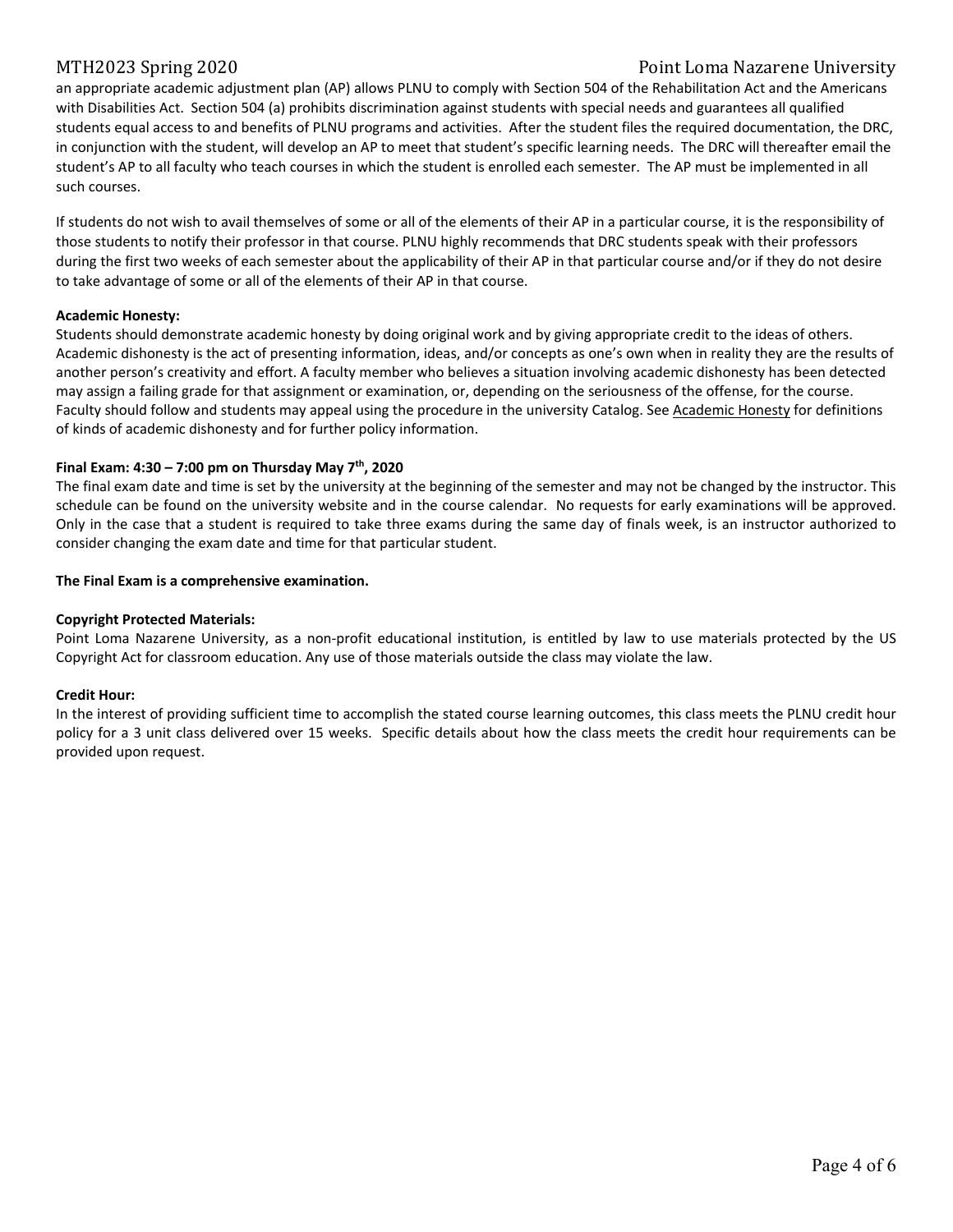# **Weekly Schedule for MTH223 Spring 2020**

| Week           | Before class        | Tuesday           | In Class-Thursday    | After Class - Written Homework (Due at the start of class the  |
|----------------|---------------------|-------------------|----------------------|----------------------------------------------------------------|
|                | (Due at 11:59 on    |                   |                      | following Thursday). All homework is drawn from the B list of  |
|                | Wednesday)          |                   |                      | problems for each section. Be careful that you <b>do the B</b> |
|                |                     |                   |                      | <b>problems</b> and not the A problems.                        |
| $\mathbf{1}$   | Nothing             | No Open Lab       | Meet on Tuesday      | None                                                           |
| Jan $13$       |                     |                   | 21-Jan-2020          |                                                                |
| $\overline{2}$ | 9.1-9.2 online      | Introduction to   | 9.1-9.2 Activities   | 9.1B: 2, 7, 8, 10, 11                                          |
| Jan $20$       | problems            | Chapter 9         | 9.3-9.4 Intro        | 9.2B: 2, 5, 6, 11, 19                                          |
| 3              | 9.3-9.4 online      | Open Lab          | 9.3-9.4 Activities   | 9.3B: 1, 4, 7, 8, 12, 13, 16, 17, 20, 21, 24                   |
| Jan 27         | problems            |                   | 10.1-10.3 Intro      | 9.4B: 2, 3, 6, 7, 10, 12                                       |
| $\overline{4}$ | 10.1-10.3 online    | Open Lab          | 10.1-10.3 Activities | 10.1B: 1, 4, 5, 7, 11                                          |
| Feb 3          | problems            |                   | 10.4-10.5 Intro      | 10.2B: 2, 4, 5, 12, 15                                         |
|                |                     |                   |                      | 10.3B: 1, 3, 6, 9, 11                                          |
| 5              | 10.4-10.5 online    | Open Lab          | 10.4-10.5 Activities | 10.4B: 1 (a,b), 2, 5, 7, 9, 15, 16                             |
| Feb 10         | problems            |                   | 11.1-11.2 Intro      | 10.5B: 2, 5, 6, 16, 17                                         |
| 6              | 11.1-11.2 online    | Open Lab          | 11.1-11.2 Activities | 11.1B: 5, 9, 12, 14, 16, 17                                    |
| Feb 17         | problems            |                   | 11.3-11.4 Intro      | 11.2B: 1, 2, 8, 9, 11, 12 (a,b,c,d)                            |
| $\overline{7}$ | 11.3-11.4 online    | Open Lab          | 11.3-11.4 Activities | 11.3B: 2, 9, 10, 11, 14, 17                                    |
| Feb 24         | problems            |                   | Exam information     | 11.4B: 2, 8, 15 (b,d), 16, 17                                  |
| 8              | Exam review         | Open Lab - come   | Exam                 | None                                                           |
| Mar 2          | problems            | with questions    |                      |                                                                |
|                |                     | to help study for |                      |                                                                |
|                |                     | the exam.         |                      |                                                                |
| Mar 9          |                     |                   |                      |                                                                |
|                | <b>Spring Break</b> |                   |                      |                                                                |
|                |                     |                   |                      |                                                                |